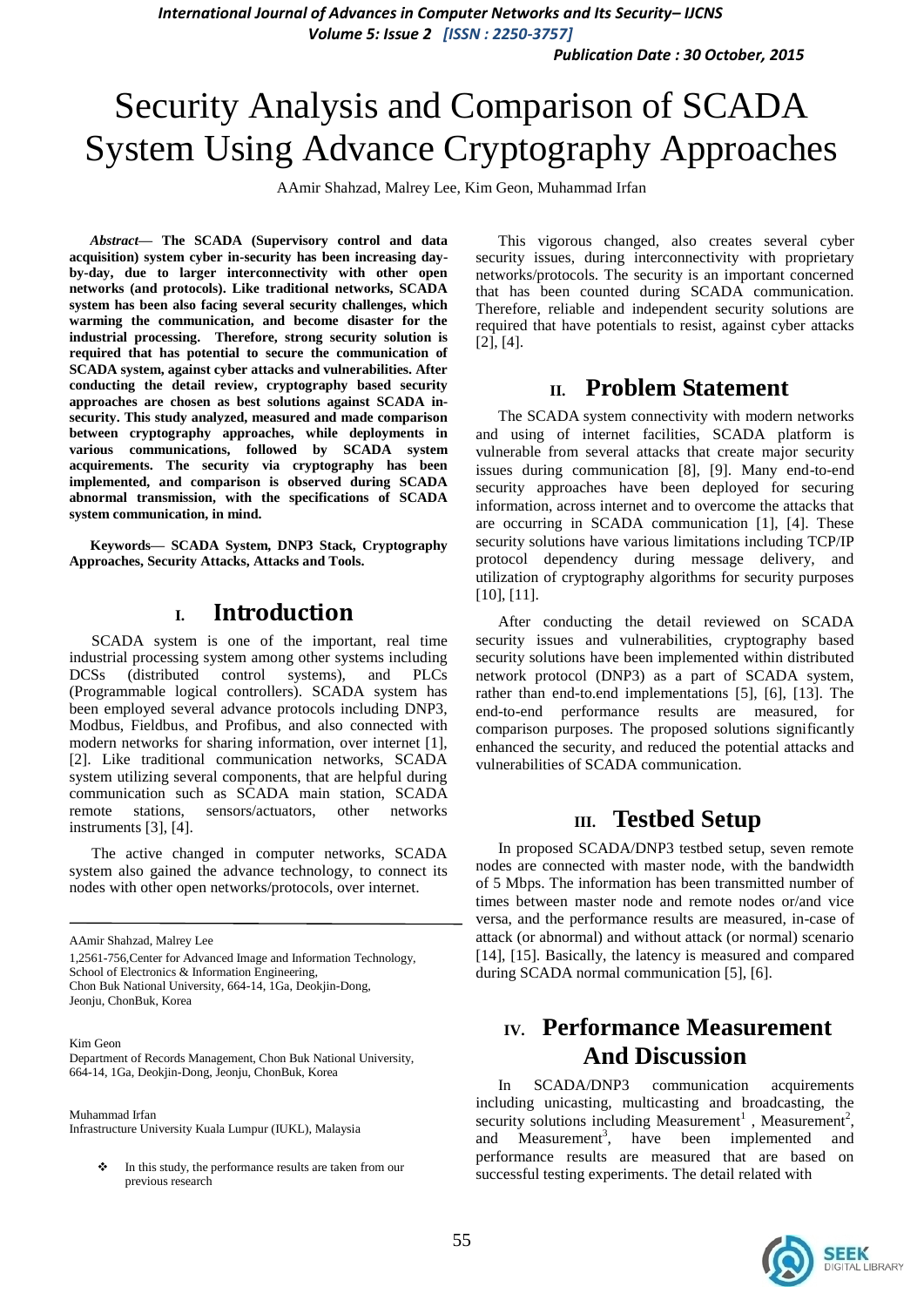#### *Publication Date : 30 October, 2015*

security solutions or Measurements is following:

- In Measurement<sup>1</sup>, the AES, RSA and SHA-2 hashing, cryptography algorithms are used to secure the SCADA uni-casting communication [5], [12], while same algorithms are used in Measurement2, but with technique of key encryption, rather than message [6], [12].
- SCADA multicasting and broadcasting scenarios have been employed Measurement3; mean that, the AES and SHA-2 hashing cryptography algorithms are used for security enhancements, basis on SCADA communication acquirements, in mind [7], [12].

The testbed measurement and discussion phase has been divided into three main sections such as section A, and section B. In section A, the security has been implemented and tested within SCADA/DNP3 protocol, while end-to-end performance results are measured in section B.

## *A. Performance Measurement And Discussion Using Stack*

The testbed experiments have been tested 736 times by  $implementing$  Measurement<sup>1</sup> during SCADA/DNP3 unicasting communication. These experiments are distributed among four security objectives such as authentication, integrity, confidentiality and non-repudiation for performance evaluation. In table1, 736 times attacks have been launched to intercept the normal communication, which validated the security implementation and evaluated the measurements. The authentication attacks including guessing shared key, brute force, system/user login, and password guessing using attacking tools such as "cracking tools, sniffer, dsniff, winsniffer and password dictionary" have been launched 184 times and attacks detection percentage is measured. This abnormal process has been repeated 184 times for integrity attacks including "frame injection, data replay and data deletion " using attacking tools such as "airpwn, file2air, libradiate, wnet dinject/reinject, capture and injection tools, jamming and injection tools". During abnormal transmission, traffic has been analyzed and attacks detection percentage is measured. The attack detection percentage is calculated that based on total number of attacks detected during abnormal communication [5], [6].

TABLE 1. Performance using Measurement<sup>1</sup> and Measurement<sup>2</sup>

|                         | <b>No. of Attacks Successful</b> |                          |
|-------------------------|----------------------------------|--------------------------|
| <b>Security Tests</b>   | Measurement <sup>1</sup>         | Measurement <sup>2</sup> |
| <b>Attack Detection</b> | 3%                               | 8%                       |
| <b>Attack Impact</b>    | l %                              | 3%                       |
| Security                |                                  |                          |

The confidentiality attacks including "eavesdropping, key cracking and man-in-the-middle" using attacking tools such as "ethereal, ettercap, kismet, commercial analyzers, aircrack, airsnort, dwepcrack, wepattack, wepdecrypt, weplab, dsniff, and ettercap" have been launched 184 times and attack detection percentage is measured. This abnormal process is also repeated 184 times for as non-repudiation attacks. The total attack detection percentage has been observed that based on 736 testbed experiments and subsequently, attack impact percentage is calculated that based on attack detection percentage. During abnormal communication, several times attacks have been detected but they have zero impact on system. In other words, the security implementation has potential resistance that successfully secured the SCADA/DNP3 system during abnormal communication. The overall performance such as computed attacks detection percentage, attack impact percentage and corresponding security percentage successfully evaluated the system performance and validated the security implementation that built a strong security wall against attacks [5], [6].

In table 1, testbed experiments have been also tested 736 times by implementing of Measurement<sup>2</sup> during SCADA/DNP3 unicasting communication. During transmission, the security objectives such as authentication, integrity, confidentiality and non-repudiation have been tested and corresponding performance results such as attacks detection percentage, attack impact percentage and security percentage are measured and compared with Measurement<sup>1</sup> performance results.

Using Measurement<sup>2</sup>, the total attack detection percentage is 8%, which decreased to 3% by employing  $M$ easurement<sup>1</sup>. Other performance results such as impact percentage and corresponding security percentage are comparatively low during Measurement<sup>2</sup>, while comparing with Measurement<sup>1</sup> performance results [5], [6].

Using Measurement<sup>1</sup>, the security is measured as  $99\%$ , which is high by comparing with Measurement<sup>2</sup> security as 97%. The Measurement<sup>2</sup> implementation is twofold; security solution has been deployed to enhance the SCADA /DNP3 security and this implementation taken less latency, while comparing with Measurement<sup>1</sup> implementation [5], [6].

In table 2, the testbed experiments have been tested 300 times by implementing Measurement<sup>3</sup> during SCADA/DNP3 broadcasting communication. These experiments are distributed among three security objectives such as authentication, integrity, and confidentiality. The authentication attacks including guessing shared key, brute force, system/user login, and password guessing using attacking tools such as cracking tools, sniffer, dsniff, winsniffer and password dictionary have been launched 99 times, while one experiment is used for configuration test. This abnormal process is repeated same number of times for integrity attacks including frame injection, data replay and data deletion using attacking tools such as airpwn, file2air, libradiate, wnet dinject/reinject, capture and injection tools, jamming and injection tools and for confidentiality attacks including eavesdropping, key cracking and man-in-themiddle using attacking tools such as ethereal, ettercap, kismet, commercial analyzers, aircrack, airsnort, chopchop, dwepcrack, wepattack, wepdecrypt, weplab, dsniff, and ettercap. The abnormal traffic has been analyzed and performance results such as attacks detection percentage, attack impact percentage and corresponding security percentage are measured [7].

In SCADA/DNP3 testbed, 282 times experiments have been tested by implementing Measurement<sup>3</sup> during

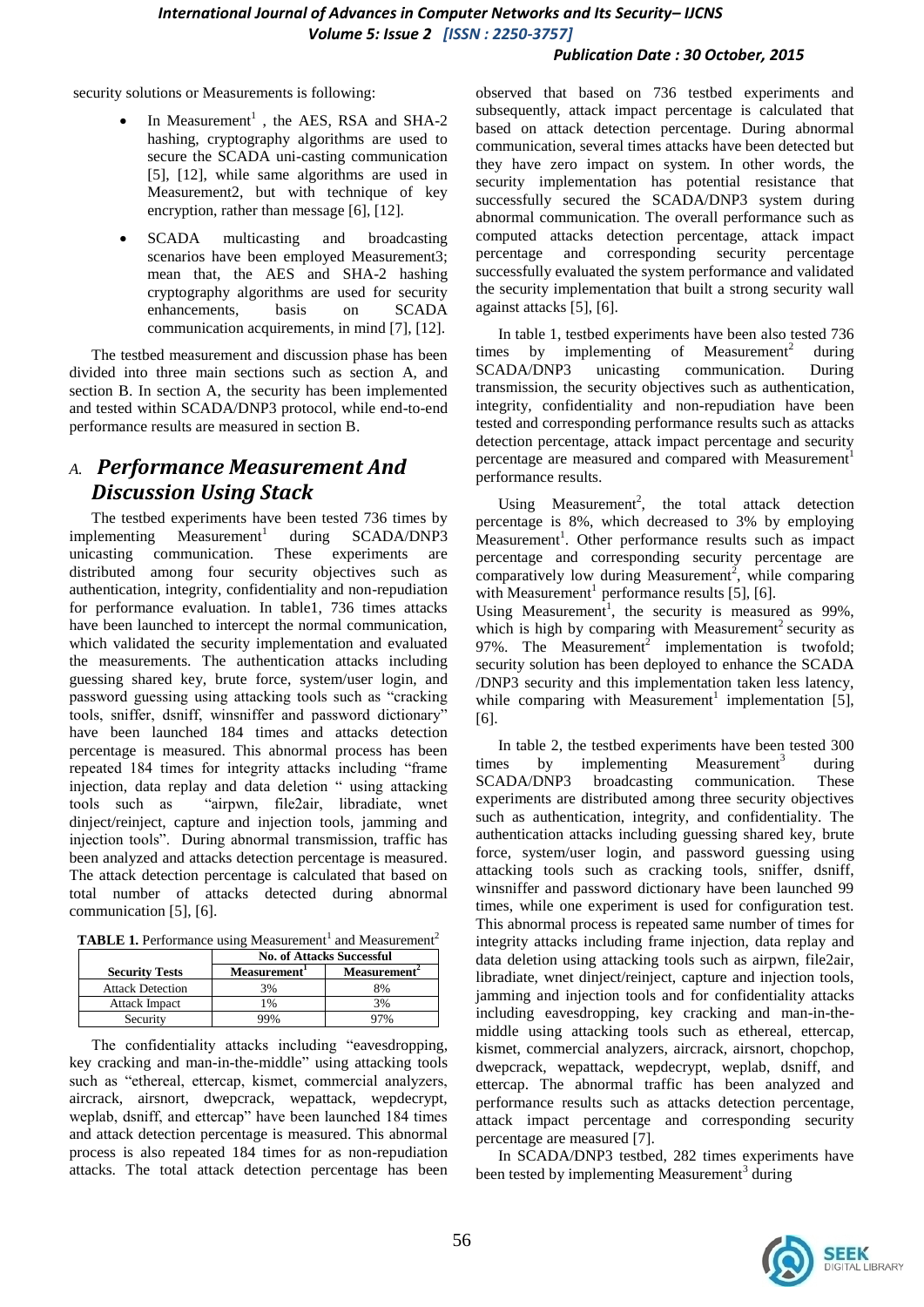#### *Publication Date : 30 October, 2015*

SCADA/DNP3 multicasting communication. These experiments are also distributed among three security objectives same as Measurement<sup>3</sup> security objectives. In table 2, 94 times attacks such as authentication, integrity and confidentiality, have been launched to intercept the normal communication and performance results such as attacks detection percentage, attack impact percentage and corresponding security percentage are measured. The total of 18 experiments are used for special purposes such that 1 to 12 experiments are used during acknowledgment acquired from RTUs, 2 experiments are used during handling of transmission errors and checking communication flow and remaining 4 experiments are used during acknowledgment acquired from MTU.

|  | <b>TABLE 2.</b> Performance Analysis using Measurement <sup>3</sup> |  |
|--|---------------------------------------------------------------------|--|
|  |                                                                     |  |

|                         | <b>No. of Attacks Successful Using</b><br>Measurement <sup>3</sup> |              |
|-------------------------|--------------------------------------------------------------------|--------------|
| <b>Security Tests</b>   | <b>Broadcasting</b>                                                | Multicasting |
| <b>Attack Detection</b> | 14%                                                                | 11%          |
| Attack Impact           | 8%                                                                 | 5%           |
| Security                | 22%                                                                | 95%          |

In above security implementations, cryptography dynamic buffer (CDB) has been employed for overall information storage related with security designed and implementation. The performance results evaluated that the CDB storage space is sufficient during whole SCADA/DNP3 protocol security development [12].

## *B. End-To-End Performance Results and Discussion*

The security implementations such as Measurement<sup>1</sup>, Measurement<sup>2</sup>, and Measurement<sup>3</sup>, have been implemented at each end of SCADA/DNP3 testbed communication. The testbed setup and number of experiments are same as in section 4.1, but security is deployed and tested at each end of SCADA/DNP3 testbed in both normal and abnormal communication. The performance results such as attack detection percentage, attack impact percentage, and security percentage have been measured to evaluate the security objectives such as authentication, integrity, confidentiality and non repudiation during abnormal communication and latency is measured and further comparison is created between security implementations results during normal communication.

| TABLE 3. End-to-End Performance Analysis |  |  |
|------------------------------------------|--|--|
|------------------------------------------|--|--|

| <b>Security Tests</b>   | <b>No. of Attacks Successful</b> |                          |
|-------------------------|----------------------------------|--------------------------|
| (End-to-End)            | Measurement <sup>1</sup>         | Measurement <sup>2</sup> |
| <b>Attack Detection</b> | 25%                              | 28%                      |
| <b>Attack Impact</b>    | 20%                              | 22%                      |
| Security                | 80%                              | 78%                      |

In table 3, the security has been implemented at each end of SCADA/DNP3 testbed communication and performance results such as attack detection percentage, attack impact percentage and security percentage are measured. These measurements show that the computed security percentage is comparatively low, while comparing with section 4.1 results or the security implementations within SCADA/DNP3 stack.

Using Measurement<sup>1</sup>, total attack detection and attack impact have been computed 25% and 20%, while this percentage is low as 3% and 1% during security development within DNP3 protocol. At other side, the security observed is  $80\%$ , while this percentage is significantly high as 99%, during security development within DNP3 protocol.

Similar situation has been raised during employment of Measurement<sup>2</sup>. The attack detection and attack impact have been computed 28% and 22%, while this percentage is low as 8% and 3%, during security development within DNP3 protocol.

Overall, security percentage including 99%, and 97%, has been measured by implementing security solutions such as Measurement<sup>1</sup>, Measurement<sup>2</sup>, while the percentage including 80% and 78%, is comparatively low during same security implementations are tested at end of SCADA/DNP3 testbed communication. These security results conclude that the high security percentage has been computed in table 1, while comparing with table 3 results. The performance results in these tables including table 1, table 2 and table 3 also concluded that the security development within DNP3 stack has significantly high and better performance results, while comparing with end-to-end security development.

## **V. Performance Comparison**

The performance figure 1 shows the average measurements included attack detection percentage, attack impact percentage and security percentage during SCADA/DNP3 communication by implementation of Measurements or security solutions such as Measurement<sup>1</sup>, Measurement<sup>2</sup>, Measurement<sup>3</sup>, Measurement<sup>4</sup> or end-to-end implementation using Measurement<sup>1</sup> and without any security solution. The green color represents the security percentage, blue color represents the attack impact percentage and red color represents the attack detection percentage. The security percentage is very high as 99% using Measurement<sup>1</sup> and this percentage gradually decreased as  $97\%$ ,  $95\%$ ,  $92\%$ ,  $80\%$  and  $78\%$  using Measurement<sup>2</sup>, Measurement<sup>3</sup>, and Measurement<sup>4</sup> in section 4.1 and section 4.2, while suddenly decreased to 5%, without security solution.

At other side, attack detection percentages using Measurement<sup>4</sup> are 25 % and 28%, and these percentages decreased to 14%, 11%, 8% and 3% using Measurement<sup>3</sup>, Measurement<sup>2</sup> and Measurement<sup>1</sup> with attack impact percentages such as 20%, 22%, 8%, 5%, 3% and 1%, while attack detection and impact percentages are 95% and 90% during without security deployment.

In figure 1, the overall performance results concluded that the proposed security implementations within DNP3 protocol significantly enhanced the SCADA system security, while comparing with end-to-end security implementations. These security implementations have potential resistance to protect SCADA/DNP3 system, and significantly reduced the security risk and issues that are present in SCADA communication.

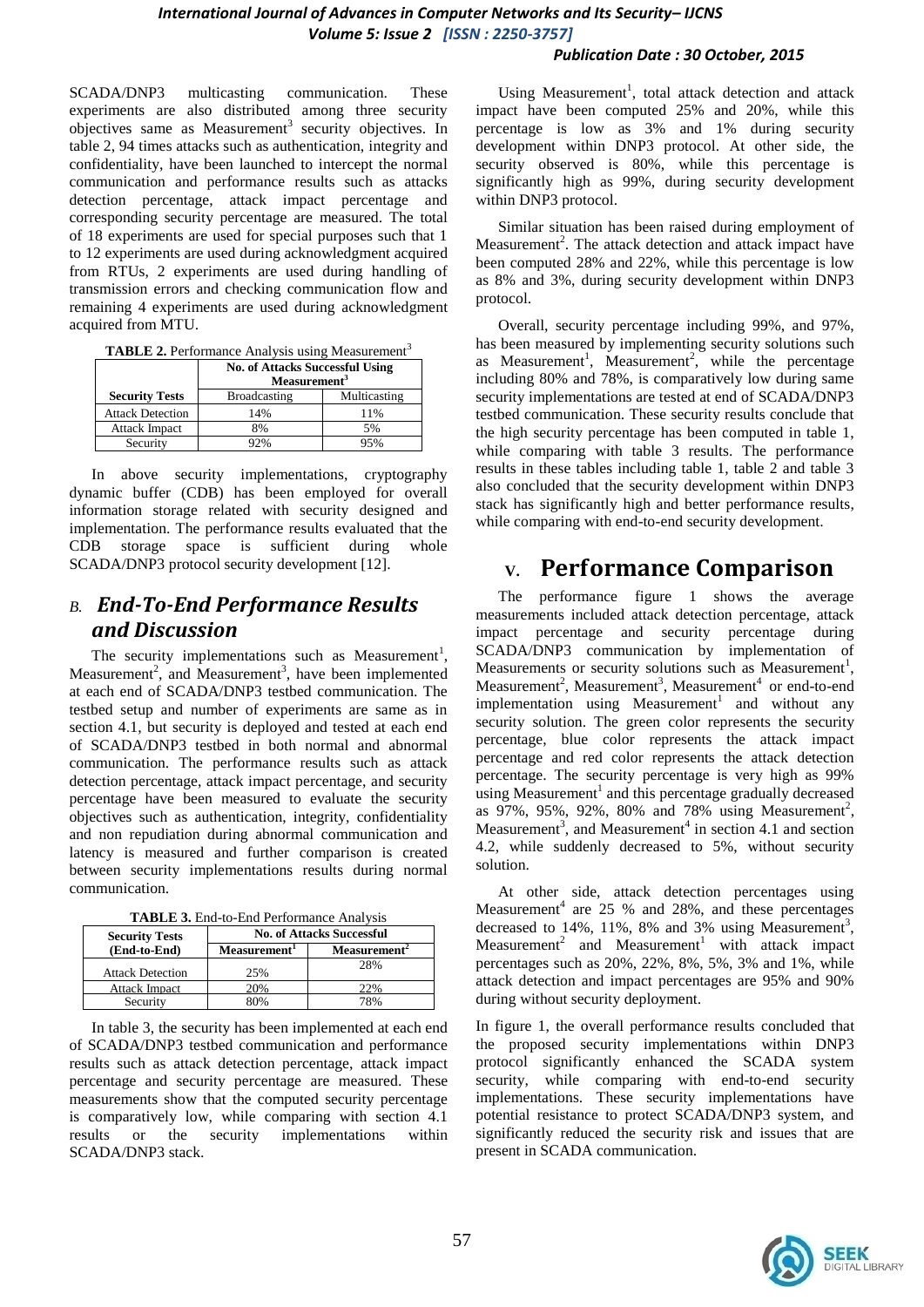*Publication Date : 30 October, 2015*



## **VI. Conclusion And Future Work**

The security is a big challenge for SCADA communication, like other networks. The daily increasing of in-security within SCADA system, counted as a serious problem for industrial processing and automation. This study reviewed and select cryptography based security solutions as best approaches, against SCADA in-security. The security solutions are implemented and tested, according to the SCADA communication acquirements. The performance results are measured that significantly enhanced the SCADA system security during abnormal (attacks) scenario.

The new security placements within SCADA/DNP3 protocol, and overall performance results measured, open new research directions for further SCADA security enhancements.

## **VII. Acknowledgments**

We would like to thank to our parents and our friend Mr.Irfan, boosted us morally and provided us great information resources**.**

## **VIII. References**

- [1] S. Musa, A. Shahzad, A.Aborujilah, "Secure security model implementation for security services and related attacks base on end- To-end, application layer and data link layer security", Proceeding ICUIMC '2013 Proceedings of the 7th International Conference on Ubiquitous Information Management and Communication, 2013, DOI: 10.1145/2448556.2448588
- [2] K. Stouffer, J. Falco, K. Kent, "Guide to Supervisory Control and Data Acquisition (SCADA) and Industrial Control Systems Security", Recommendations of the

National Institute of Standards and Technology, pp.2– 13, 2006, http://www.cyber.st.dhs.gov/docs/NIST. pdf

- [3] Communication Technologies, Inc. "Supervisory Control and Data Acquisition (SCADA) Systems" National Communications System, Technical Information Bulletin, pp.8–12, 2004, http://www.ncs.gov/library/tech\_bulletins/2004/tib\_04- 1.pdf
- [4] S. Musa, A. Shahzad, A.Aborujilah, "Simulation base implementation for placement of security services in real time environment", Proceeding ICUIMC '2013 Proceedings of the 7th International Conference on Ubiquitous Information Management and Communication, 2013, DOI: 10.1145/2448556.2448587
- [5] Shahzad, S., M. Irfan, "N-Secure Cryptography Solution for SCADA Security Enhancement", Trends in Applied Sciences Research, 2014, DOI: 10.3923/tasr.2014.381.395
- [6] Shahzad, S., M. Irfan, "Key Encryption Method for SCADA Security Enhancement", Journal of Applied Sciences ,2014, DOI: 10.3923/jas.2014.2498.2506
- [7] AAmir, S., M. Irfan, "The Protocol Design and New Approach for SCADA Security Enhancement during Broadcasting Communication", International Journal of Information Security and Privacy (IJISP), 2014, In-Press.
- [8] Wang Chunlei Fang Lan, Dai Yiqi, "A Simulation Environment for SCADA Security Analysis and Assessment", Measuring Technology and Mechatronics Automation (ICMTMA), International Conference, Volume: 1 , 2010, DOI: 10.1109/ICMTMA.2010.603
- [9] I. N. Fovino, A. Coletta, and M. Masera, "Taxonomy of Security Solutions for the SCADA Sector ,Security of Critical Networked Infrastructures (SCNI) Action", JRC-Joint Research Centre of the European